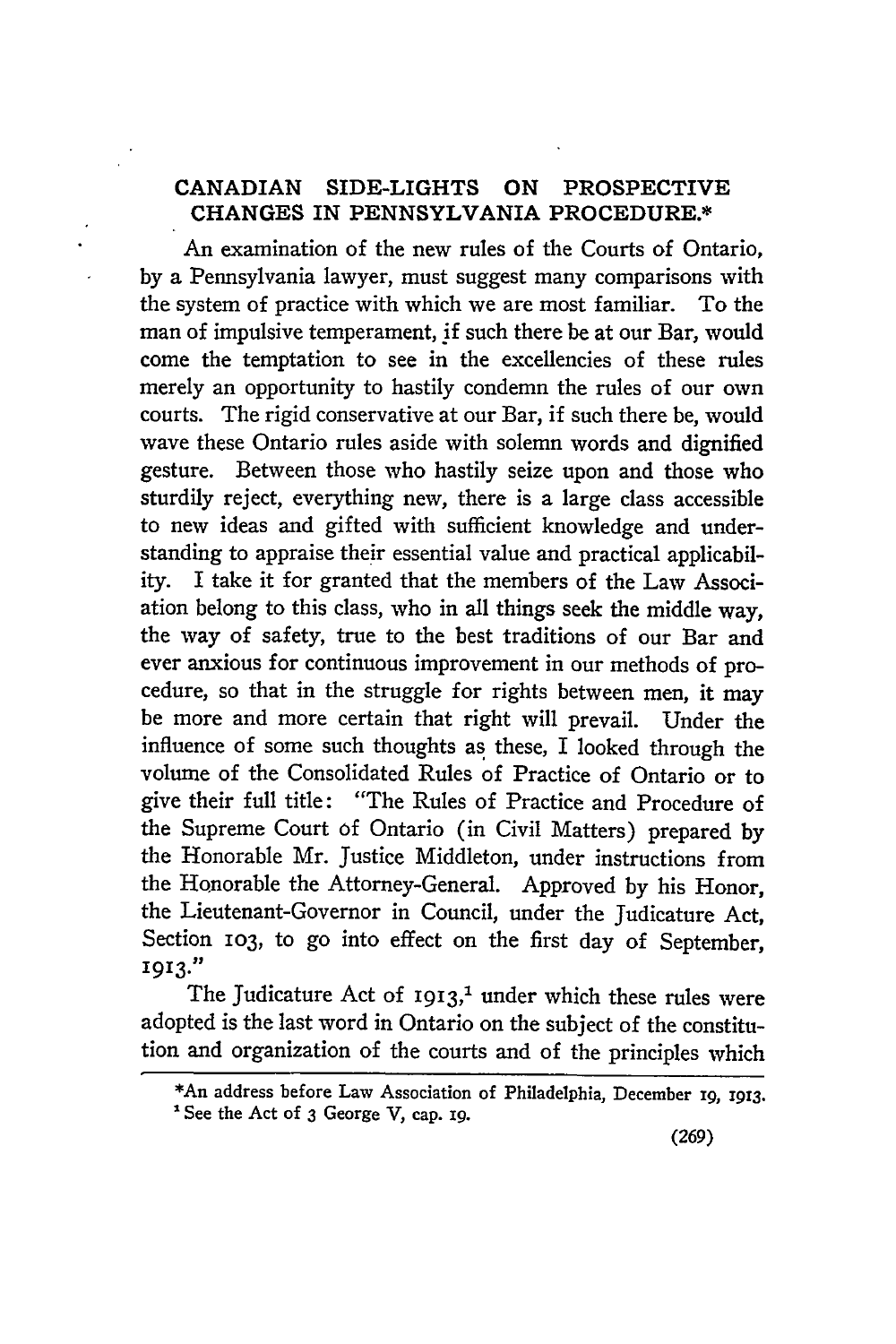govern their practice and procedure. It is a lineal descendant of the Judicature Act of i88i, which, in turn was an offspring of the famous English Judicature Act of  $1873$ ; --- a notable and distinguished pedigree. So excellent has been the working of these Judicature Acts and the Rules of Court promulgated under them, that our own judges in their last revision of our local Rules of Court, have paid them the compliment of adopting a number of their provisions.

Examination of the Ontario Judicature Act shows that it is largely concerned with laying down broad principles, while leaving methods of procedure entirely to the courts. This is a principle of differentiation of function between legislature and courts for which many of the best men at the Pennsylvania Bar have pleaded for many years, and which has often found expression in the reports and debates of the Pennsylvania Bar Association. The attempt to lay down rules of court in acts of legislature has justified the criticism that they hamper rather than promote the efficiency of our procedure. A court which makes its rules may reserve to itself the right to modify them, so that through their too strict interpretation they may not lead to injustice. Where the rule is laid down by the legislature, the sound discretion of the courts cannot be exercised at all and the rule of procedure attains the same dignity and inviolability as a rule of substantive law. The Ontario court in proceeding to formulate and promulgate its rules finds itself unhampered by legislative interference, and is allowed free play for its wisdom to determine how the business of litigation can best be done, so that, to use the words of Rule 183,

"A proceeding shall not be defeated by any formal objection, but all necessary amendments shall be made upon proper terms as to costs and otherwise, to secure the advancement of justice, the determining of the real matter in dispute, and the giving of judgment according to the very right and justice of the case."

We, in Pennsylvania, have enjoyed the benefit of the Amendment Act of i8o6 and supplementary Acts which, coupled with the common law powers of our courts, have enabled them to fol-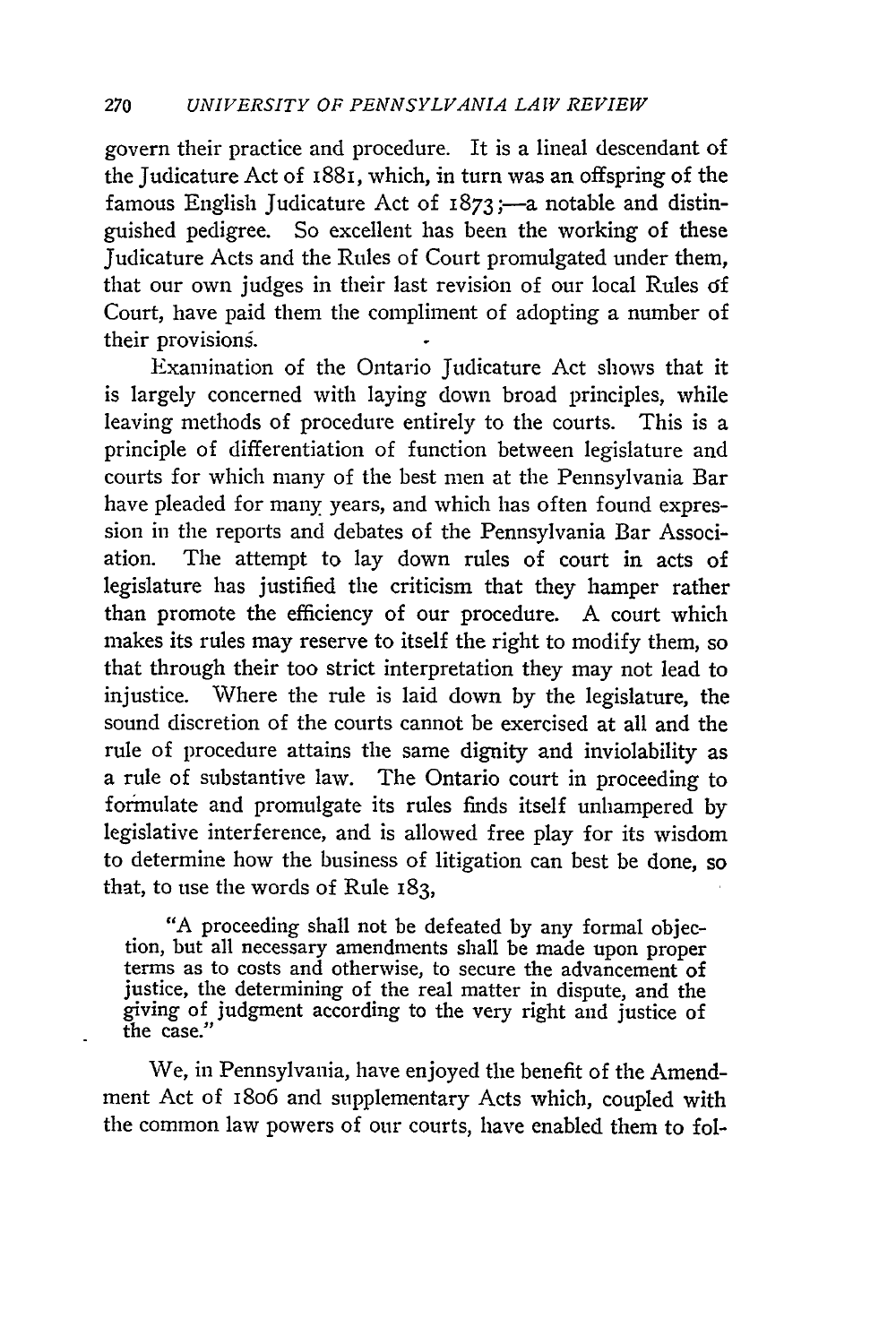low the same principles which are so well expressed in this Ontario Rule of Court. It were well if the powers of our courts were still further enlarged in this respect **by** the abolition of all legislative rules, so that procedure might be regulated entirely **by** the tribunals before which the causes are litigated. The danger that once existed at common law whereby rules of practice through long use became inflexible need not be feared. Of course, we are occasionally reminded of our imperfections when we observe a judge applying a rule of court as if it were a law of nature, but generally a reasonable discretion is exercised by our courts in their efforts to do justice. The ultimate power to correct an abuse would lie in the legislature and could, in an extreme case of judicial obstinacy, be invoked. In modem times, however, this is not to be feared. Notwithstanding much popular outcry to the contrary, our courts reflect public opinion and desire to accommodate themselves to the views of public policy that public opinion imposes. They will not yield to public pressure unless the pressure is lbng continuous and based upon a well reasoned and fundamental demand. In the present flux of public opinion on nearly all questions of law, ethics and expediency, our courts are the only stable institution in the midst of a swirling maelstrom of change. They are contributing their proper share to the progress of society, which lies along the resultant of its radical and conservative forces. I would recommend to lawyers radicalism in thought coupled with conservatism in practice. The former is an insurance against the deadening influence of the worship of the *status quo;* the latter, a safeguard against the hasty destruction of the methods whereby we work out our theories of justice and law; and the combination of the two should result in a sober and scientific but continuous building up on existing foundations, and even in the gradual removal of these foundations, stone by stone, while new material is being substituted, so that the stability of the edifice remains unimpaired.

No doubt the interference of legislatures with the normal development of common law and procedure has served a good purpose and is justified by history. It has continued long enough,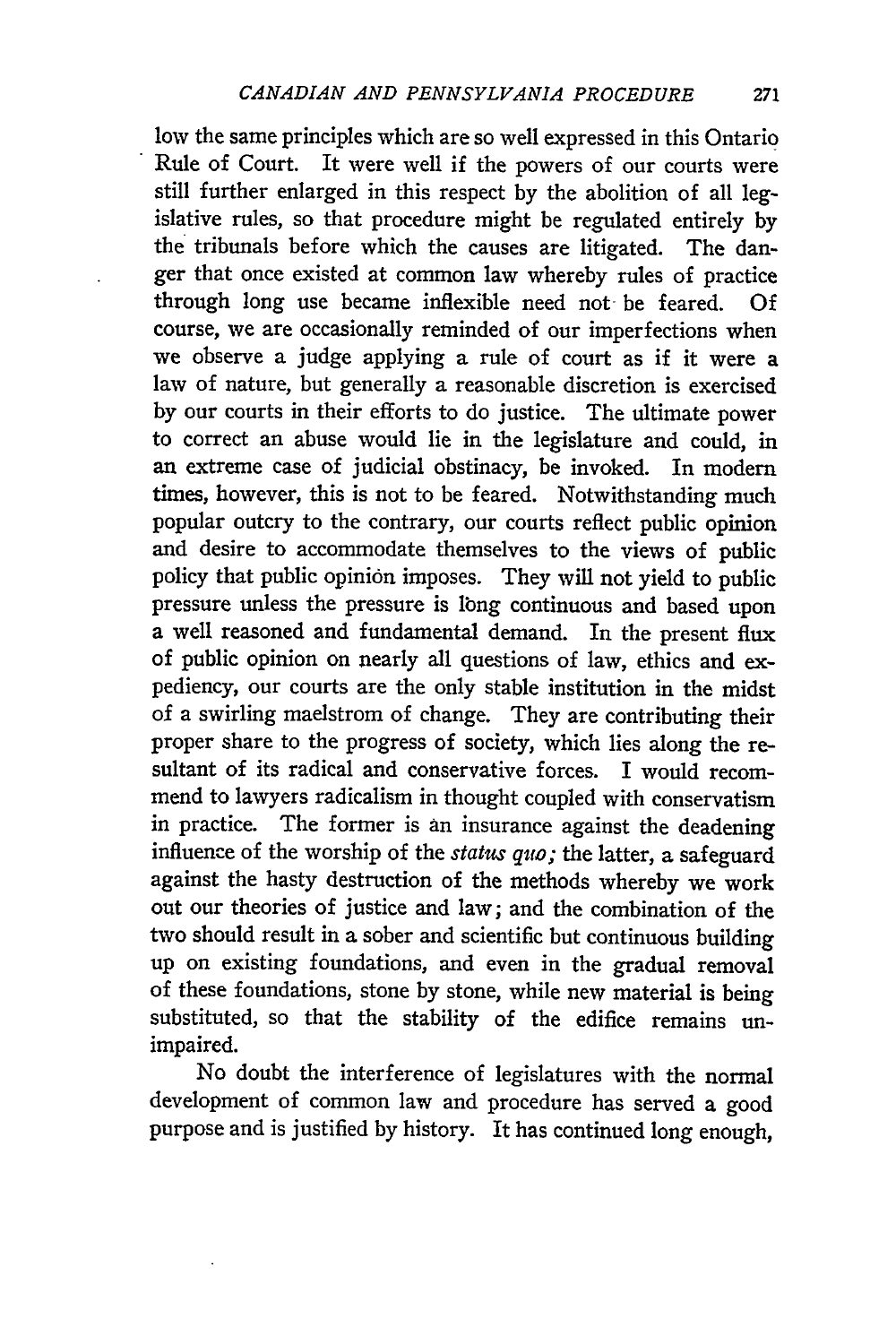however, to have fully impressed its lesson upon the mind of all the ministers of justice on the Bench and at the Bar, and it may now be retired in favor of the older method of allowing the law, at least so far as practice and procedure are concerned, to be developed solely through the instrumentality of its experts. No theory is more crude than that which maintains that our legislatures are more expressive of the public will and more responsive to public ideas of right than our courts. The courts are composed of judges and attorneys-at-law, who like all other men are impressed by the influence of the spirit of the time. Occasionally an illustration may be cited to the contrary, such, for example, as the decision of the Supreme Court of the United States in *Slocum v. The Insurance Company,2* which unquestionably marks a step backward, as pointed out so brilliantly by Mr. Justice Hughes in his dissenting opinion. This case merely illustrates that courts are not perfect, but it by no means proves that they are less perfect than the legislatures. Granting all that may be said against such occasional illustrations of judicial insensibility to contemporary needs or tendencies, it remains true that judges express the ideas of right and expedience dominant in their day, modified, however, by the whole body of law and practice that has been handed down by tradition. For the individual in the pursuit of his own affairs radicalism, modernity and self-expression may be permitted almost indefinitely; for a community of millions of people, social life must perforce be regulated largely **by** the rules made by the dead and not by the living.

The fundamental characteristic in the organization of the Courts of Ontario is the single court, a Supreme Court consisting of two divisions, the Appellate Division and the High Court Division. The latter is the trial court for all causes.

"Every judge appointed to the Appellate Division or to the High Court Division shall be a judge of the Supreme Court and shall be ex *officio* a judge of the division of which he is *not* a member, and, except where it is otherwise expressly

**2228 U.S. 2264 (1913).** For a criticism of this case, see 61 UNIVERSITY OF PENNSYLVANIA **LAW** REVIEW, 673, October 1913.-Editor.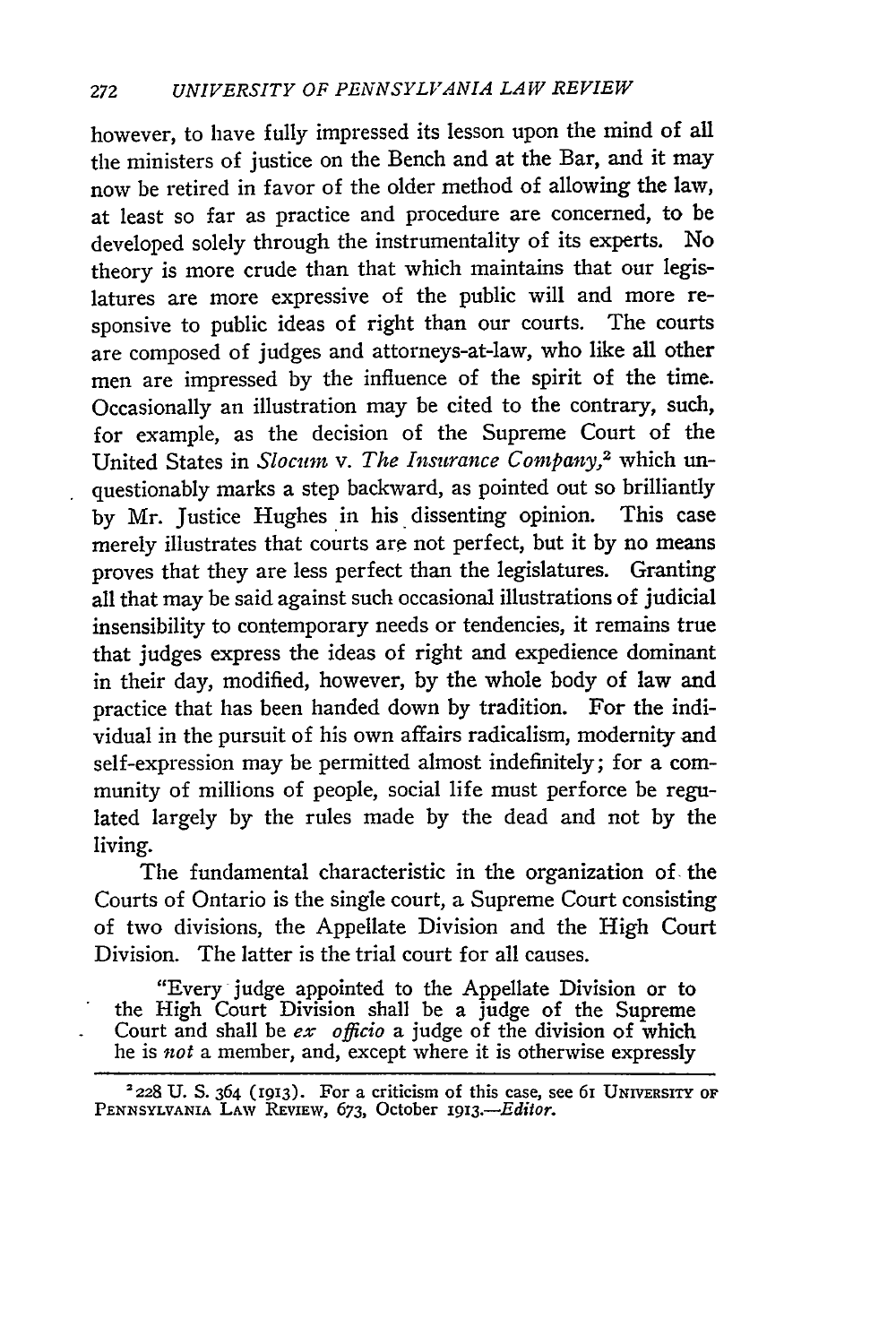provided, all judges of the Supreme Court shall have in all respects equal jurisdiction, power and authority."

Any judge of the Supreme Court and any retired judge of that court may sit and act as a judge of either of the Divisions of the Supreme Court or perform any official or ministerial act for or on behalf of any judge absent for illness or any other cause, or in place of any other judge whose office has become vacant, or as an additional judge of a Divisional Court.<sup>4</sup>

A distinction is maintained between the judges of the Appellate Division and of the High Court Division, but it is provided that the judges of either of these divisions may sit in the other if necessary, and it is furthermore provided that in addition to the judges who sit continuously in the Appellate Division, five judges of the High Court Division shall annually be selected to sit as appeal judges for one year, so that there shall be at all times at least two Appellate Courts in session, and if necessary an additional temporary Appellate Court may be organized **by** the judges.<sup>5</sup>

"Where in any action or other proceeding the constitutional validity of any act or enactment of the Parliament of Canada or of this (Ontario) Legislature is brought in question, the same shall not be adjudged to be invalid until after notice has been given to the Attorney-General for Canada and the Attorney-General of Ontario," who "shall be entitled, as of right, to be heard either in person or by counsel, notwithstanding that the Crown is not a party to the action or proceeding."'

What a difference it might have made in the decision of *Slocum v. The Insurance Company,7* if this rule had been in force in the Supreme Court of the United States.

The Lieutenant-Governor in Council shall convene in annual Assembly the judges of the Supreme Court,

"for the purpose of considering the operation of this (Judicature) Act and of the Rules (of Court), and the working of

<sup>&</sup>quot;Judicature Act **§8.**

<sup>&#</sup>x27;See, *ibid. §ir4.*

<sup>&#</sup>x27; See, *ibid.* **§§38,** 39.

*<sup>1</sup> lbid. §33.*

<sup>&#</sup>x27;See note 2 *supra.*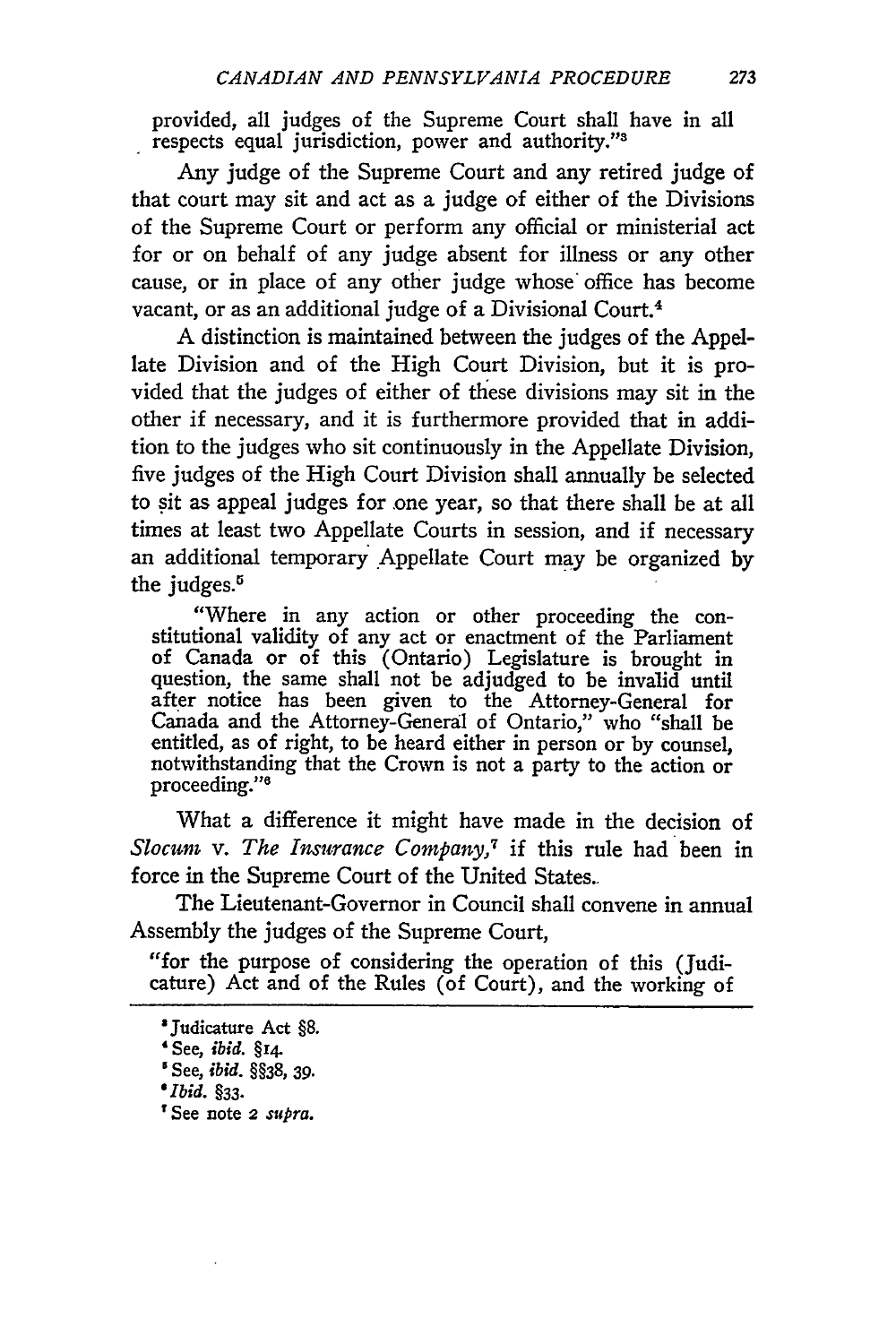the offices and the arrangements relative to the duties of the officers of the court, and of enquiring and examining into any defects which may appear to exist in the system of procedure or the administration of justice in the Supreme Court or in any other court, or by any other authority."<sup>8</sup>

and this council shall report amendments or alterations to the Act and any provisions that cannot be carried into effect without legislative authority, for the purpose of improving the administration of justice.

Without going into further details it appears from these and other provisions of the Judicature Act that there is but one court, the judges of which may sit either as trial or as appellate judges; that two Divisions of the court sit to hear appeals; that the chief law officers of the Crown must be heard in all questions affecting the constitutionality of an act of legislature; and that the judges are required to meet in council annually for the purpose of considering the working of their rules and of making such recommendations as in their judgment are advisable.

From time to time voices have been raised in Pennsylvania in favor of some of these provisions, but it has never yet been determined to what extent they are applicable to our State. There is here a fruitful field for inquiry, either by this Association or by the Pennsylvania Bar Association, or by a Commission of lawyers appointed by the Legislature.

Quite recently, the attempt was made to apply one of these principles to the county of Philadelphia by consolidating its courts of Common Pleas by the Act of June Ii, **1913.** This Consolidation Act, alas, has gone to join the Five Judges Bill in the limbo of unconstitutional stillbirths, and there remains nothing but the faint but fragrant memory of a long-desired possibility. But why shed tears over the early demise of this hope of the family, when an elder brother survives fully able to perform all that was expected of this mourned one. The Act of March 9,  $1885$ , provides that,

<sup>&#</sup>x27;Ibid. **§113.**

**<sup>&#</sup>x27;P. L. 5,** §1.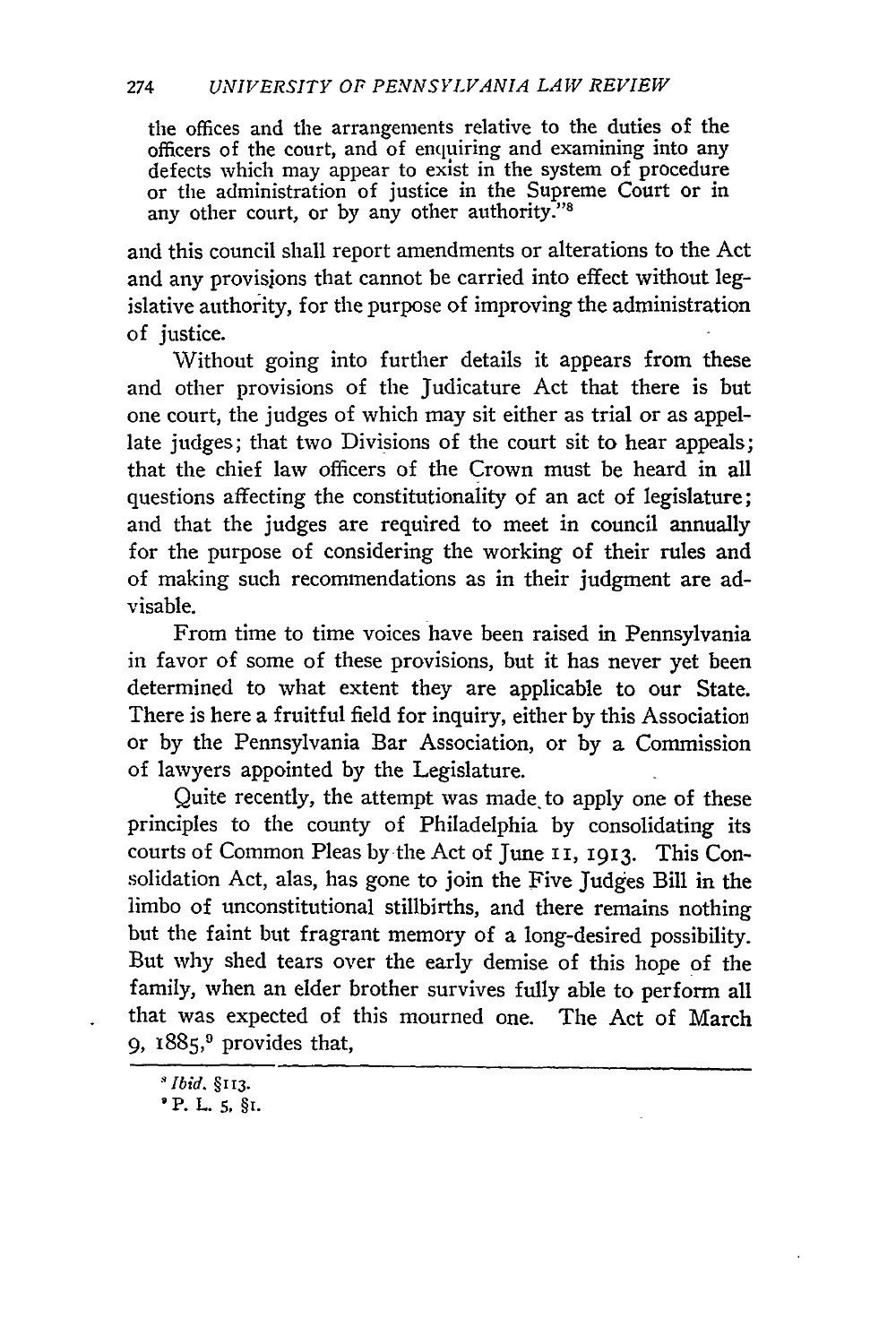"in all counties in which there are two or more courts of Common Pleas, the judges of any of the said courts shall, at the request of any of the other courts of Common Pleas of the same county, have full authority to perform any judicial duty in such other courts, with the same effect as if they were members thereof; provided that nothing in this act shall be construed to entitle a judge so called upon to act for another, to receive extra compensation therefor."

There can be little doubt of the constitutionality of this Act, especially since the Act of March 24,  $1887$ ,<sup>10</sup> was held constitutional in *Commonwealth* v. *Bell*,<sup>11</sup> and since the Act of 1885 has been on the books for eighteen years and has been enforced in part by the Philadelphia Rules of Court, and practice.<sup>12</sup> It seems that the Supreme Court would in considering the constitutionality of such an act take into consideration the fact that it has been on the statute books for a long time unimpeached.<sup>13</sup>

Under the Act of 1885 the judges of Philadelphia could by rule of court, for all practical purposes, while retaining the separate forms of the five courts, amalgamate them into one court and thus produce the result aimed at **by** the defunct Consolidation Act. Does the Bar at Philadelphia really think the -consolidation of the courts desirable? Then let it petition the courts to act under the Act of 1885. No one doubts that if the Bar is substantially unanimous in its request, the Bench will with characteristic grace yield to this demand and grant the relief prayed for.

There being but one court for Ontario it naturally follows that there is but one set of Rules of Court. Here, again, is a subject that has been agitated in Pennsylvania for many years. I recall the labor of love performed **by** Alexander Simpson, Esq., of this Bar, when in 1896 he prepared a comparative study of all- the rules of court of the then existing fifty-one judicial districts of Pennsylvania. The object lesson was not lost and at a

<sup>&</sup>quot;P. L. 14, **§1.**

**<sup>&#</sup>x27;** 4 Pa. Sup. Ct. 187 (1897).

<sup>&</sup>quot;See, Phila. Rules 5 and 87 and Rules of Court of 1897, page 9 as amended March 4, i9ol.

<sup>&</sup>lt;sup>13</sup> See, *dictum* of Mr. Justice Potter in Gottschall v. Campbell, 234 Pa. **351** (1912).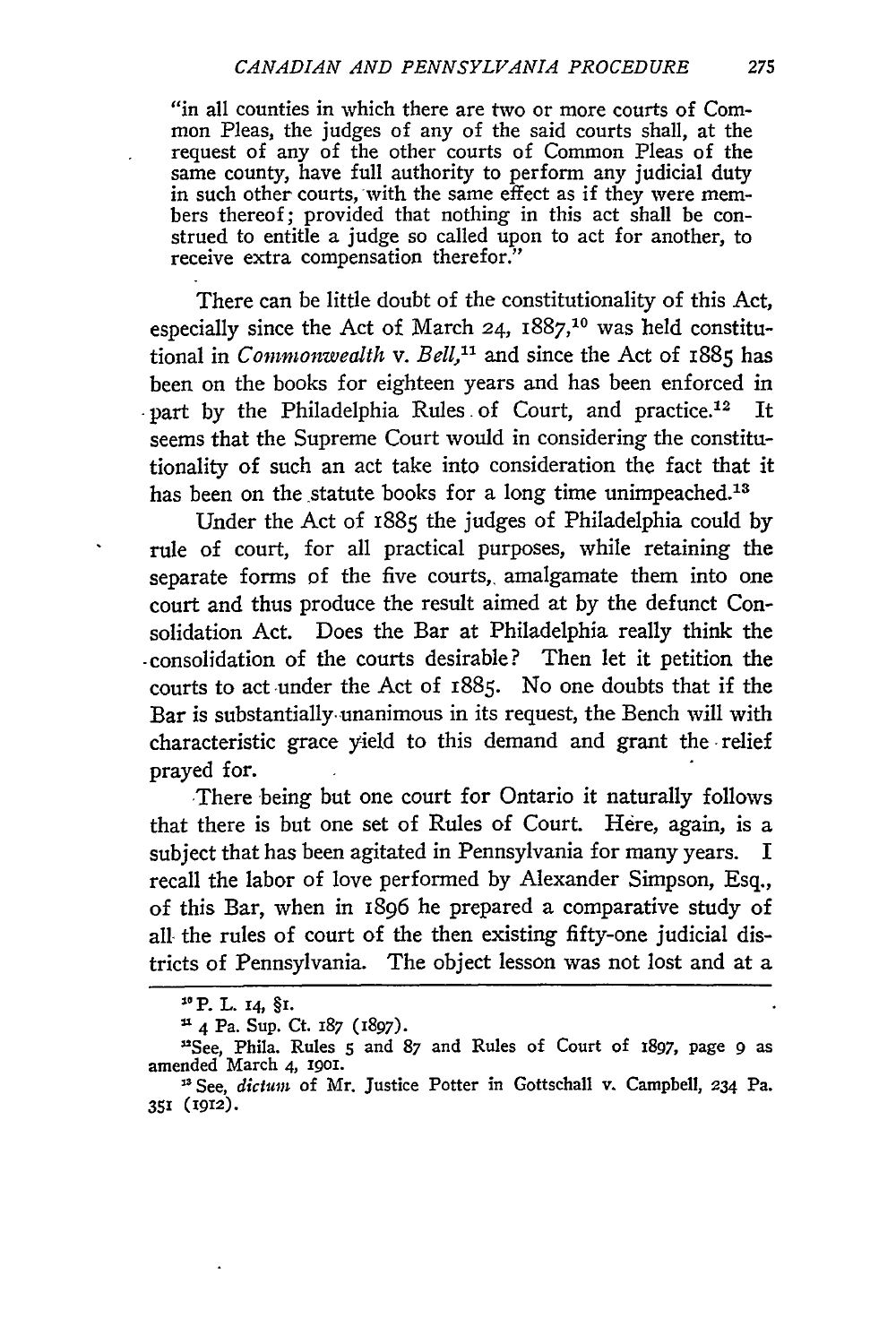subsequent convention (the first and I believe the last) of the judges of Pennsylvania, held in December of the same year, the question of uniformity in the rules of procedure was discussed. From time to time the matter has come up again at meetings of the Pennsylvania Bar Association, but nothing new has been added to the discussion that originally arose.

I have no doubt that it would be possible and practicable for the Supreme and Superior Court judges, in council assembled, to promulgate rules of court- for all the courts of Pennsylvania, wherein allowance would be made for the special needs of different localities, due to difference in density of population, in distance from county seats, in convenience of transportation, etc. And I do not share the opinion expressed by some of the judges in the Convention of 1896 that their own local affairs can be best regulated by themselves. The problems are all well known and the appellate courts represent all sections of the State.

Again it may be possible to divide the State into districts, similar to the three districts into which federal jurisdiction is divided, to be organized as District Courts of Common Pleas, composed of all the judges in the District, and being Branches One, Two and Three of the Court of Common Pleas of Pennsylvania. A flexible system might be devised whereby judges may be transferred from one district to the other, as is now sometimes the practice under several acts of Assembly, and whereby a judicial committee of each district, together with the judges of the appellate courts may constitute a Judicial Council performing the functions of the Ontario Judicial Council as above outlined, and making the rules of court and annually reexamining them. Whether such a plan is desirable or practicable or even worthy of consideration, I leave to my brethren of the Bar to be considered by them either in their individual or collective capacity. There is much more to be learned on the practical aspect of this question by study of the judicial systems in jurisdictions other than our own, and I have ventured merely to suggest the topic as a result of my reading of the Ontario Rules of Court.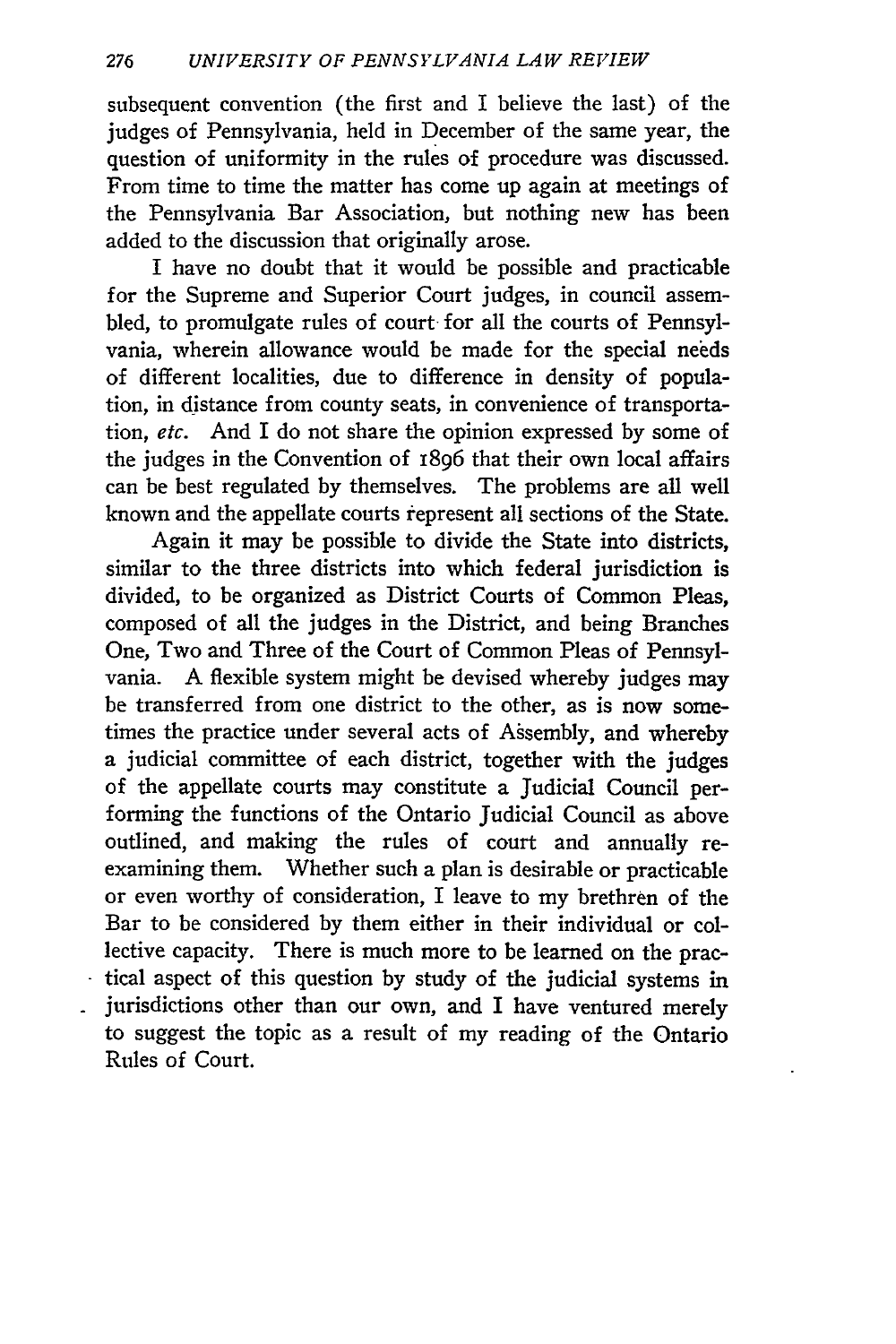How is the bench of Ontario recruited? I am indebted to the Honorable Mr. Justice Riddell of the Supreme Court of Ontario for the following information.<sup>14</sup> The Minister of Justice, especially if he is not a member of the bar of the particular province for which an appointment is to be made, consults privately such of the bar as he sees fit, regarding available men. Any member of the bar may advocate an appointment, but in most instances it would be fatal for any one desiring a judgeship to solicit it directly or through his friends. No one asking for the position would be deemed worthy of it. The bar in its collective capacity does not express any opinion; the Legislature has nothing to do with the selection, the judges would not think of interfering with the choice or advising as to it. The choice of the man is made by the Minister of Justice and submitted by him to the cabinet. If the cabinet approves, an order in council is passed; if the cabinet disapproves, a further recommendation is made by the Minister of Justice until the cabinet is satisfied. The recommendation of the cabinet is made to the Crown and the appointment is thereupon made.

There is hardly any criticism of judges or courts in Ontario. The spectacle furnished by the United States in which the courts of justice are daily, I might say hourly, held up to criticism, ridicule, contempt and even vituperation excites unbounded surprise across our northern border. The people of Canada are satisfied with their judges and their administration of the law, and yet they have absolutely nothing to do with their selection or appointment. What do the people want? They want justice. If the judge is able and upright, they are satisfied. It is not true that citizens of this county will not be satisfied with the judgment **of** a judge from another county, whom they have not helped elect. The citizen wants the law of Pennsylvania applied honestly and fairly to his case and he cares nothing about the residence, race, religion or politics of the just judge. We need, therefore, not be too closely wedded to any system of election or appointment, for other methods are just as good. Any method which will end

277

**<sup>&</sup>quot; See 62** UNIVERSITY **OF PENNSYLVANIA LAW REVIEV,** 17, November **1913,** "The Courts of *Ontario."-Editor.*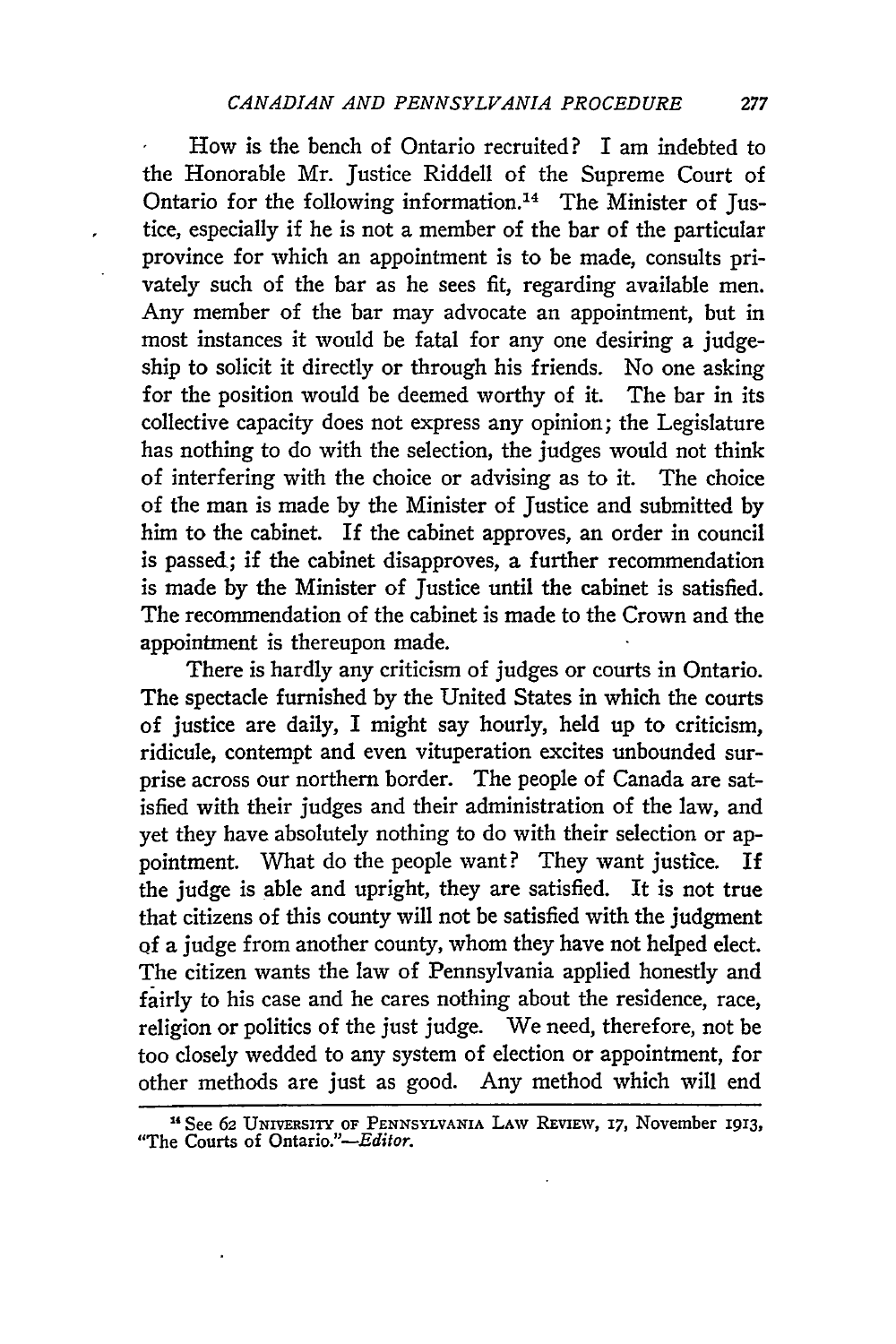the disgraceful spectacle which newspaper headlines furnish, such as "Judgeship Won by Advertising," "Nonpartisan Judicial Ballot a Farce," "Recalling Gang-Made Judges," "Governor Drags Courts Into Politics," will be an improvement over methods which invite, or at least make possible, such outbursts. What shall we do? Shall we continue the present method, recently adopted in so many states, of electing judges on a nonpartisan ballot? Shall we return to the former method of appointment by irresponsible political leaders under the guise of a popular election? Shall we frankly abandon the elective system and adopt the New England practice of appointment by the Governor or the Legislature or both? Shall we adopt a system like that of Ontario by appointment through the chief law officer of the State by and with the advice and consent of the cabinet? Shall we adopt the system in vogue in the Jewish Commonwealth according to which the Supreme Sanhedrin appointed commissioners who selected the local judges from among whom the judges of higher courts of Twenty-three and the Supreme Court or Sanhedrin were selected **;15-a** system which might be adapted so as to make our Supreme Court responsible for the appointment of the Common Pleas judges from among whom the appellate courts would be recruited? Whatever the plan, there is room for study and discussion instead of the aimless and thoughtless criticism of our present system.

Another fundamental point of difference between Ontario and Pennsylvania is to be noted in the complete merger of the procedure in law and equity. We have in Pennsylvania long since enjoyed the benefit of the application of equitable principles in common law courts and the administration of both systems by the same judges, but we still recognize chancery procedure as distinguished from practice and procedure at law and our courts have still to consider questions of jurisdiction as between the law and equity side of the Common Pleas Court. All this has been avoided in England since 1873 and in Ontario since i881. It should be possible for Pennsylvania to study with profit the

<sup>&</sup>quot; 5 See, Talmud Babli Sanhedrin 88 b; Maimonides Sanhedrin 2: *7,* 8.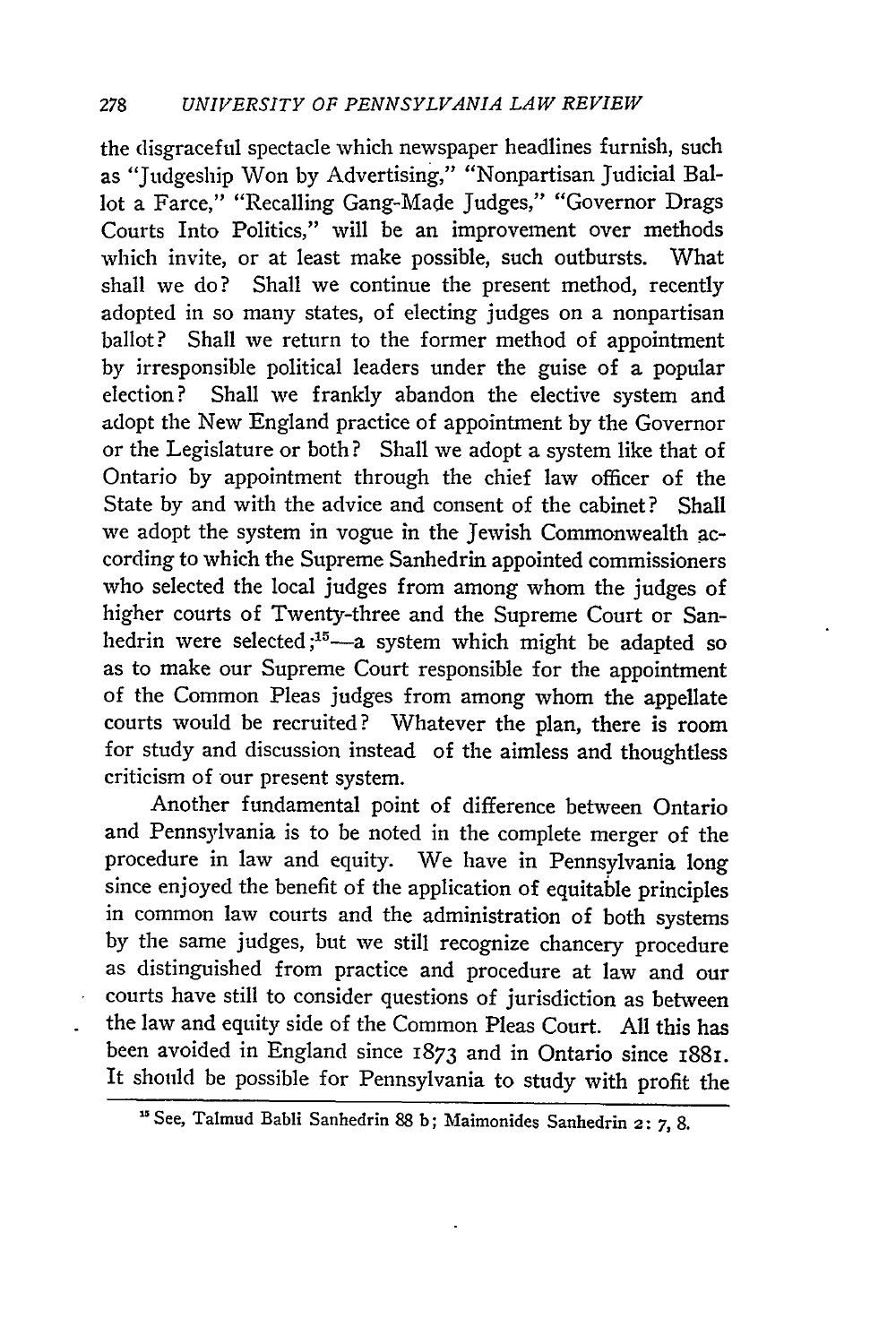experience of these and other jurisdictions and perhaps make further salutary changes in its system.

Looking more closely into the Ontario Rules of Court a comparison with our own Philadelphia Rules at once suggests itself. So far as pleading is concerned, we have done well. Our system is inspired **by** the same principles of modernization as in other jurisdictions. Our difficulties, such as they are, are due to the fact that the courts have not yet been unfettered **by** legislative enactment. If all legislative rules of court in Pennsylvania were abolished **by** the act of legislature and power were conferred on a council of judges to reformulate them, I have no doubt that Pennsylvania would immediately step abreast of the most efficient system in modern times.

In Ontario all actions, whether at law or in equity, are commenced **by** a writ of summons, are pleaded to issue **by** a statement of claim, and a statement of defence, and, if necessary, plaintiff's reply; with full power in the court to allow any and all amendments that may be deemed necessary and to bring in **by** third-party procedure any person or persons who may have any interest in the controversy. **All** persons may be joined as plaintiffs "in whom any right to relief- in respect of or arising out of the same transaction or occurrence or series of transactions or occurrences is alleged.to exist, whether jointly, severally or in the alternative, where if such persons brought separate actions any common question of law or fact would arise;" and all persons may be joined as defendants against whom a plaintiff "claims any right to relief, whether jointly, severally or in the alternative; and judgment may be given against one or more of the defendants, according to their respective liabilities." The court has power in the exercise of its discretion to order separate trials, to grant judgment for one or more of the plaintiffs against one or more of the defendants, or make any other order that may be deemed expedient.<sup>16</sup> It is not necessary that every defendant "shall be interested as to all of the relief claimed, or as to every cause of action included therein" and several causes of

279

**<sup>&</sup>quot;** See, Rules 66 and **67.**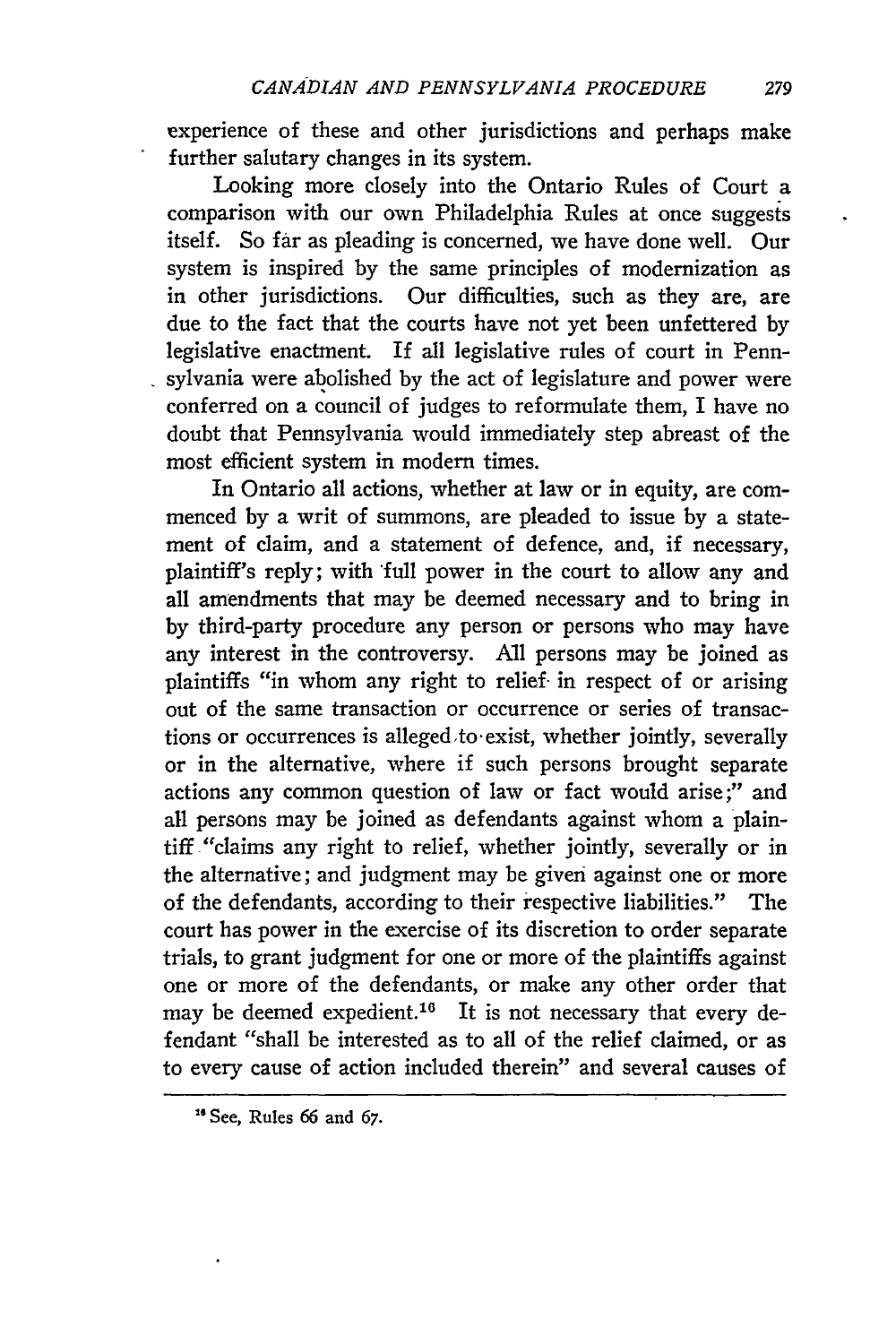action may be included in the same proceeding.17 If there are many persons having the same interest, "one or more may sue or be sued, or may be authorized by the Court to defend, on behalf of, or for the benefit of all."<sup>18</sup>

It becomes possible under the Ontario system to dispose of the interest of all parties to a controversy in one action, and all differences between law and equity, contract and tort, right to property or right to damages are merged in the fact that the controversy arises out of the same transaction and that all of the parties have an interest in the whole or some part of it. The effect of this rule is to prevent multiplicity of actions and reduce the amount of litigation arising out of a single transaction.

It was feared at one time by the Bar of Ontario that this and other rules making for simplicity and speed would affect the business of the Bar, but the result has proved quite the contrary. The knowledge that all controversies arising out of a single transaction may be disposed of at one trial swiftly, justly and certainly has encouraged litigation. I have before me the calendar of the Supreme Court of Ontario, Appellate Division, for appeals entered for the session of one month commencing April 7, **1913.** There are sixty-nine cases on the list, fifty-one of which are from judgments entered during **1913.** That is to say, within three months of the date of the argument on appeal; thirteen within six months and five older cases antedating this period. **Of** the cases in **1913,** five are less than a month old since judgment, thirty-one are less than two months old. The Appellate Divisions of Ontario hear and dispose of about eight hundred cases *per annum,* whereas the average record of the Supreme and Superior Courts of Pennsylvania is about twelve hundred cases *per annum.* It will be seen, therefore, that in Ontario with a population of about three millions as against a population of eight millions in Pennsylvania, the appellate courts dispose of nearly twice as many cases in proportion to population as the -appellate courts of Pennsylvania. This should allay the fears

<sup>&</sup>lt;sup>17</sup> See, Rules 68 and 69.

<sup>&</sup>quot;See, Rule **75.**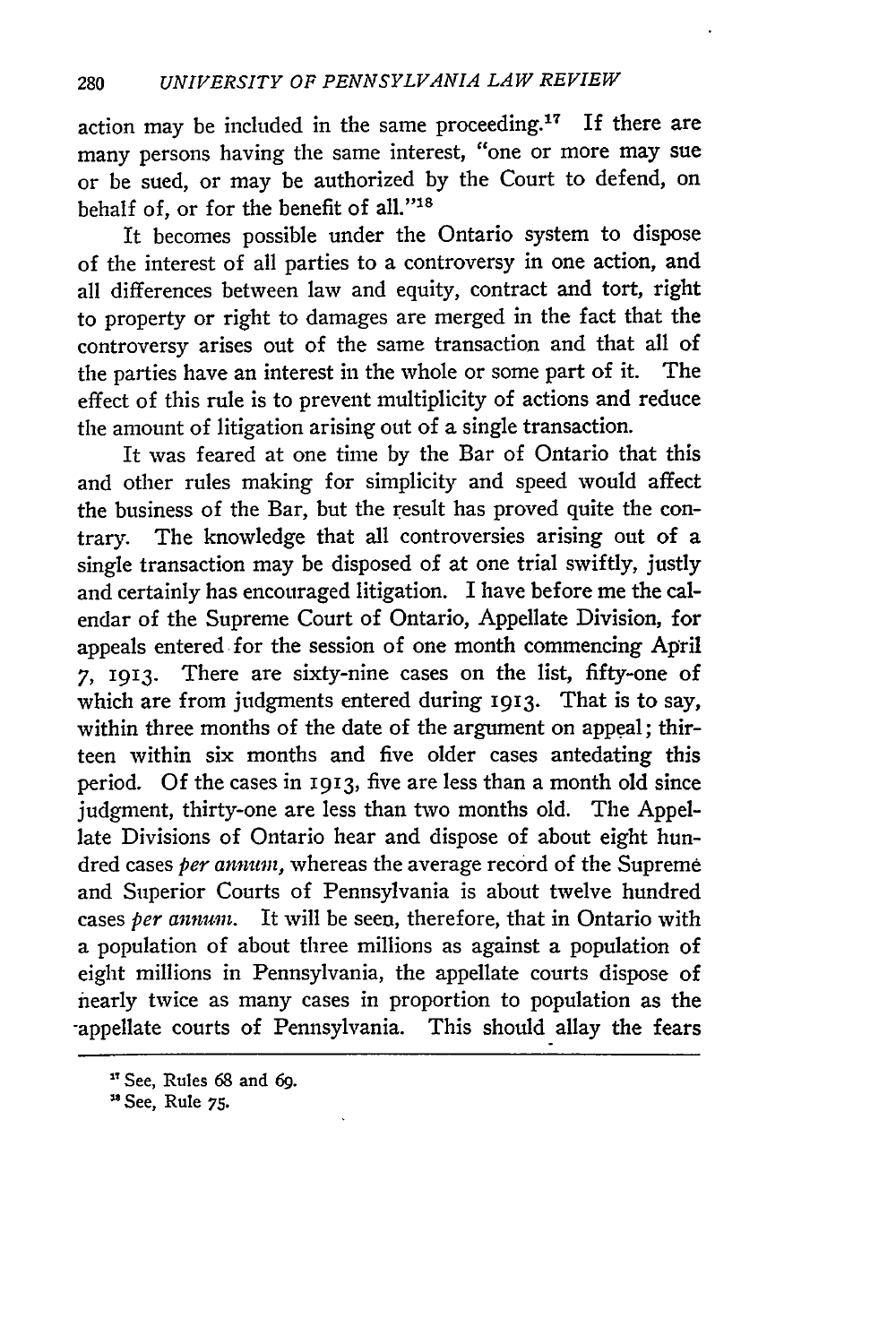-of members of the Pennsylvania Bar that simplicity and speed would reduce the emoluments of the profession. The simpler the procedure and the more expeditious the trial the greater will be the interest of the public in this method of adjusting its difficulties and the greater the amount of business that the Bar will be called upon to administer.

One of the startling methods for saving time is that laid down in one of the Ontario Rules **;19**

"(i) On all appeals or hearings in the nature of appeals, and on all motions for a new trial, the Court or Judge appealed to shall have the powers as to amendment and otherappealed to shall have the powers as to amendment and otherwise of the Court, Judge or officer appealed from, and full discretionary power to receive further evidence, either by affidavit, oral examination before the Court, or Judge appealed to or as may be directed. (2) Such further evidence may be given without special leave as to matters which have occurred after the date of the judgment, order or decision from which the appeal is brought.  $\zeta_3$ ) Upon appeals from a judgment at the trial, such further evidence (save as mentioned in sub-section (2) shall be admitted on special grounds only, and not without leave of the Court."

Under this rule, the court on appeal will hear testimony if necessary to supplement the record from the trial court instead of sending the case back for retrial with all the attendant delay, cost and disappointment.

Where a plaintiff has filed a statement of claim or defendant a statement of defence either party may be cross-examined by the other prior to the trial upon the allegation in their respective pleadings. I am further told by Mr. Justice Riddell that although this rule does not meet with universal satisfaction, it results in the disposition of at least one-third of all litigation without trial by reason of the disclosure that parties are obliged to make of the very essence of their case. The principle that seems to prevail in Ontario is that no litigant shall be permitted to take advantage of anything except the real merits of his case. 'If a man swears to facts in an affidavit of defence which, if true, would constitute a good defence, the plaintiff in Penn-

"See, Rule **232.**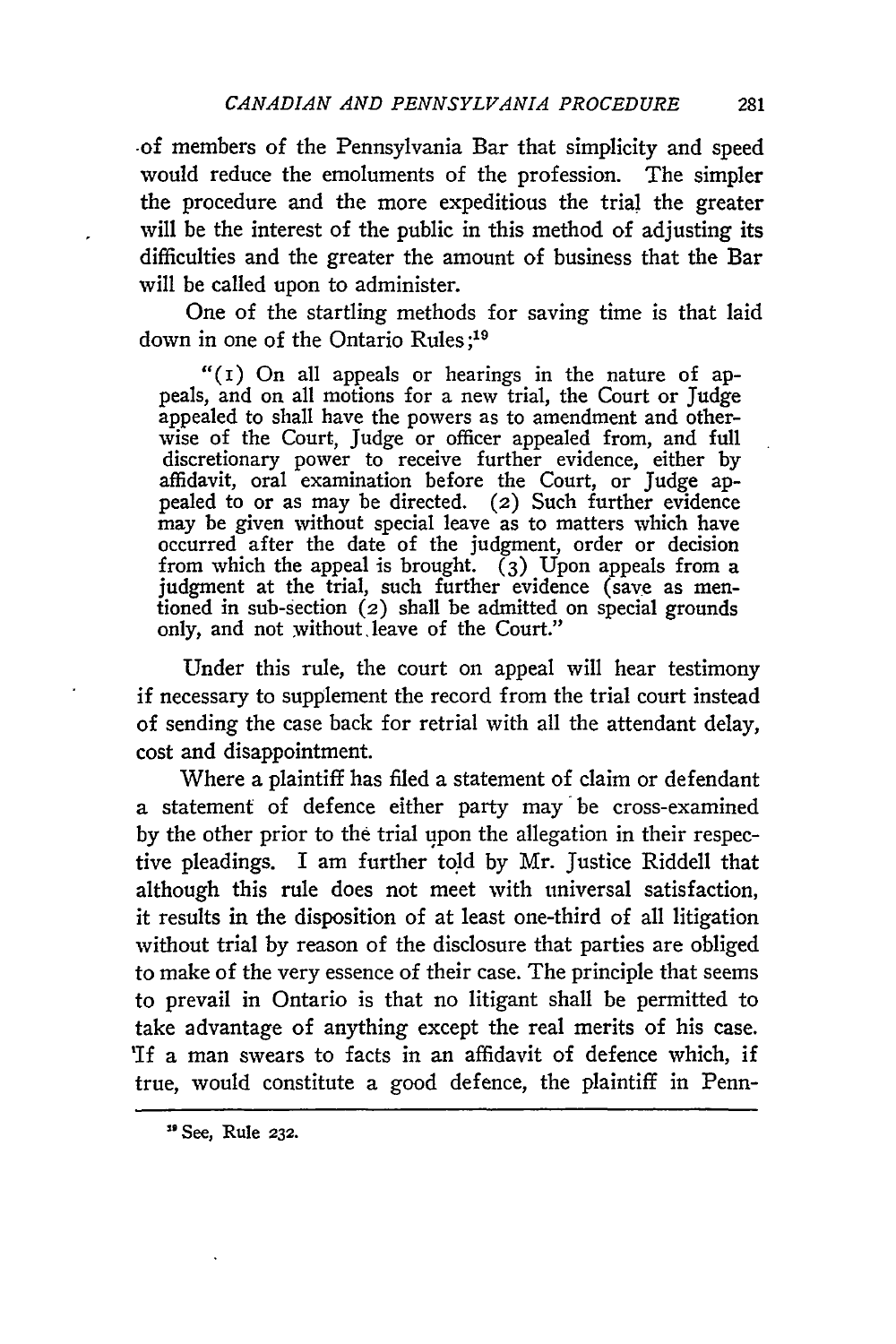sylvania is for the time being helpless and the case is set down for trial. In Ontario the plaintiff may cross-examine the defendant upon his statement of defence and thus elicit the fact that the defence is merely colorable and that the proofs at the trial would fall short of the defence set forth in the pleading. Upon the statement of defence and the cross-examination the matter may then be brought before the court by a proceeding similar to our rule for judgment for want of a sufficient affidavit of defence, and the court in granting or refusing judgment will consider the sufficiency of the statement of defence in the light of the cross-examination of the defendant and give judgment accordingly. The same rule applies to a cross-examination of the plaintiff upon his statement of claim.<sup>20</sup>

In *Kibbe v. McKinley*,<sup>21</sup> the late President Judge Finletter decided that it is not unreasonable to require claimant in interpleader to submit to examination upon his affidavit of claim, for if the claim is a just one the preliminary examination will establish it and no one should be allowed to profit by an unjust claim. There is, therefore, nothing in the objection that he is compelled to disclose his evidence of ownership. If this is a sound and good rule of practice under the Interpleader Act, why should it not be extended to all pleadings in all actions?

A series of Rules looking to a similar result are those relating to the production of documents. 22 With us, documents may be ordered to be produced at the trial, or a notice to produce at the trial may be given, but such production cannot be enforced before the trial unless the issue is forgery or unless the pleadings cannot be prepared without such inspection, or, generally speaking, unless the party calling for the documents has a common interest in them with the party in whose possession they are. In Ontario the rule **23** is that,

"Each party after the defence is delivered, or an issue has been filed, may by notice require the other within ten days

See, Rule **327,** etc.

*<sup>20</sup>* Phila. Rep. **232** (Pa. 1889).

<sup>&</sup>lt;sup>22</sup> See, Rules 348, etc.

**<sup>&#</sup>x27;** See, Rule 348.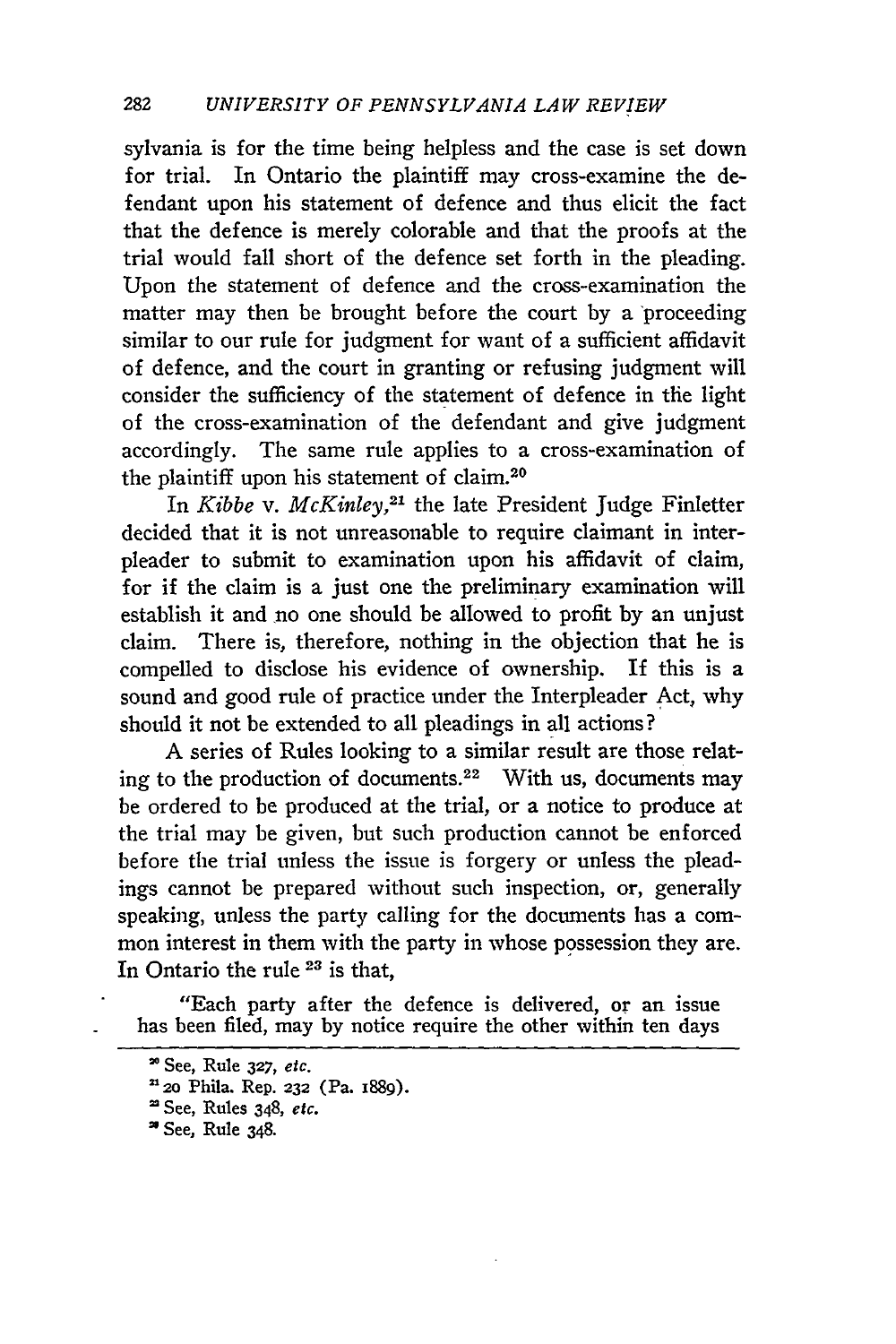to make discovery on oath of the documents which are or have been in his possession or power relating to any matter in question in the action; and produce and deposit the same with the proper officer for the usual purpose."

Documents in the possession of persons not parties to the action may be compelled to be produced for inspection.24 If the right to discovery or inspection depends upon the determination of some question in dispute, the court may try and determine the question in dispute before deciding as to the right of discovery or inspection. <sup>25</sup>

A word with reference to jury trials. The Judicature Act **<sup>28</sup>** provides that,

"actions of libel, slander, criminal conversation, seduction, malicious arrest, malicious prosecution and false imprisonment shall be tried by a jury unless the parties in person or by their solicitors or counsel waive such trial."

Actions for damages for injuries by reason of the default of a municipal corporation in not keeping in repair a highway or bridge shall be tried by a judge without a jury.27 Subject to the Rules of Court and except where otherwise expressly provided by the Judicature Act, all issues of fact shall be tried and all damages shall be assessed by the judge without the intervention of a jury, but the judge may direct a jury trial.28 If a party desires a jury trial, notice must be given, but notwithstanding such notice the judge presiding at the trial may dispense with the jury.29 It shall be. sufficient if ten of the jurors agree and they may render a verdict, and if more questions than one are submitted to the jury it shall not be necessary that the same ten jurors shall agree to every answer.<sup>30</sup> If a juror dies or becomes otherwise incapacitated from acting, the judge may discharge the

- "See, §55.
- 
- "See, §56. **"'** See, §58.

<sup>&</sup>quot;See, Rule **350.**

<sup>&</sup>lt;sup>26</sup> See, Rule 352.<br><sup>26</sup> §53.

<sup>&#</sup>x27; **§53.** 'See, §54.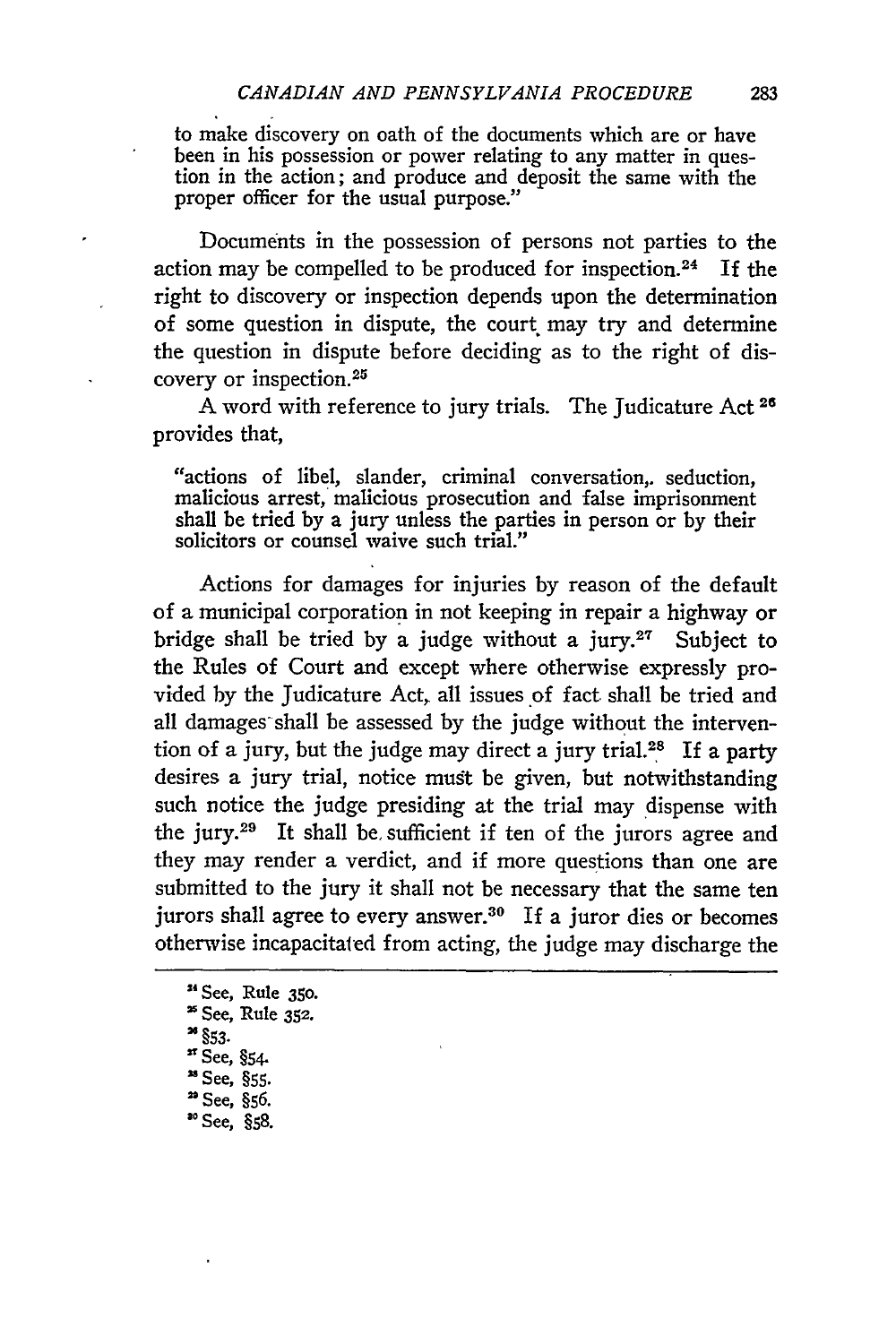juror and proceed with eleven jurors, ten of whom may give the verdict or answer the questions submitted to the jury.<sup>31</sup> The jury shall not give a general verdict if directed by the court not to do so. They shall give a special verdict if the court so directs.<sup>32</sup> Except in an action for libel **33** the judge may direct the jury to answer any questions or facts put to them by him and the jury shall answer the questions and not give any verdict.<sup>34</sup>

"The court may obtain the assistance of merchants, engineers, accountants, actuaries, or scientific persons, in such way as it thinks fit, to enable it to determine any matter of fact in question in any cause or proceeding, and may act on the certificate of such persons."<sup>85</sup>

It may be difficult to realize that these provisions of the Judicature Act and the Rules of Court of Ontario have been promulgated in a country which adopted the common law and procedure of England in **1792,** and has since then flourished under that system. In England, the jury system performed an inestimable service in the development of the English constitution and the maintenance of the liberties of the people. The English colonies, children of the mother country, inherited this system. In the course of time England and her colonies realized what even Blackstone,<sup>36</sup> despite his eulogy of the jury foresaw, that this institution; notwithstanding its antiquity, respectability and honorable achievement, no longer satisfied the demands of justice, and accordingly they proceeded to modify it and now we have the interesting spectacle of an English country practically abolishing trial by jury and substituting trial by the court, except in certain classes of torts. The American states were also children of the mother country, but nearly a century and a half ago they repudiated her parental control, and established them-

'See, **§6o.**

See, **§59.**

**<sup>&</sup>quot;** Until **1913** a jury could not be directed to answer questions in actions for slander, crim. con., seduction, malicious arrest, malicious prosecution and false imprisonment.

<sup>&</sup>quot;See, §61.

**<sup>&</sup>quot;** Rule 268.

See, 3 Bla. Comm. 381.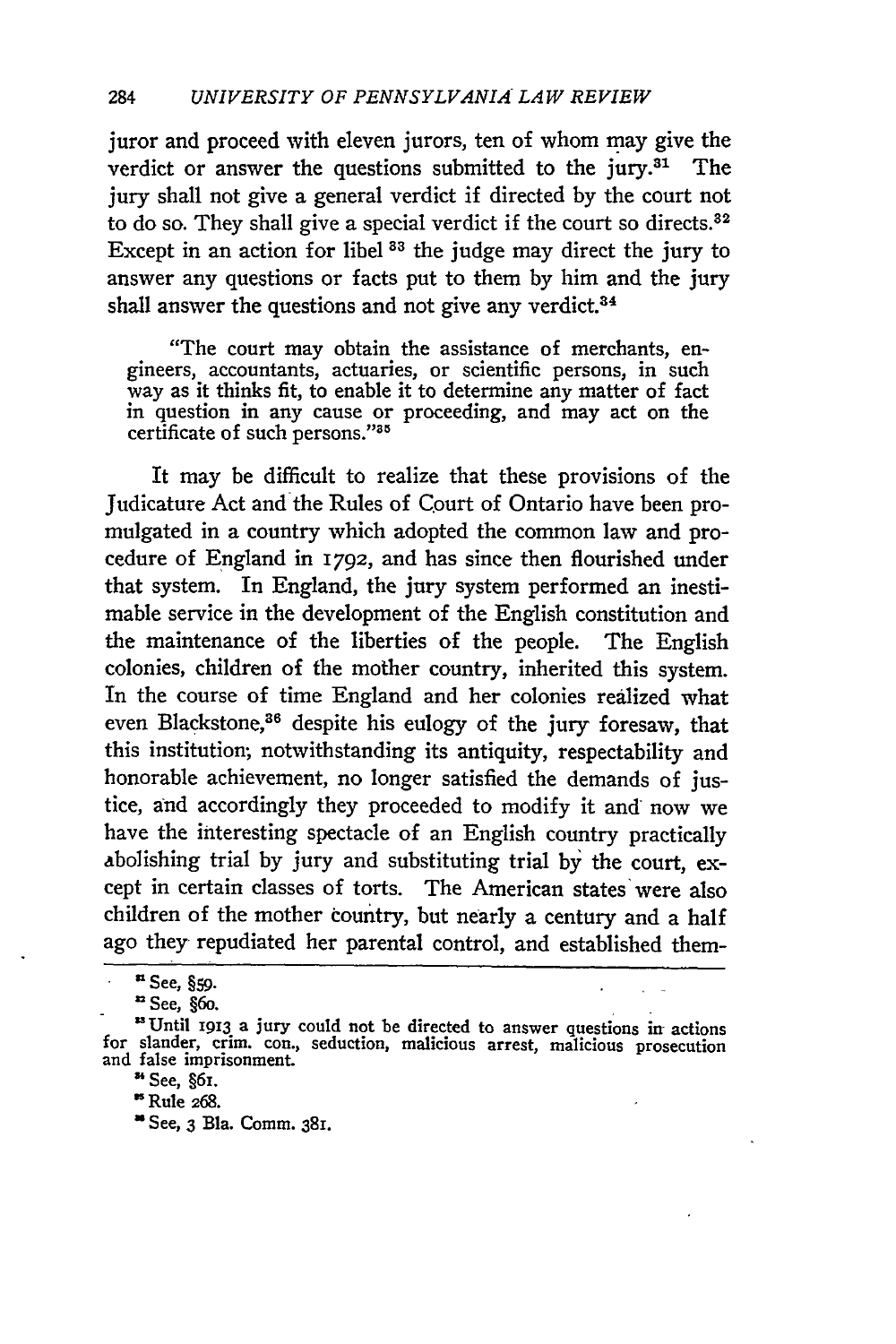selves as free and independent states. What they took from England before that time they have clung to with much tenacity, and although they realize the imperfections of the jury system they seem to find it difficult to attack the problem with anything like the boldness shown by England and her colonies, because of the bar of the state and federal constitutions. It will probably require the experience of many, many more years before the Seventh Amendment to our federal Constitution will be changed. In the meantime it seems to be the policy of the more progressive states to limit the right of trial **by** jury **by** requirements that jury trial must be asked for, that jury fees must be deposited and by encouraging the bar to agree to accustom the people to trial **by** the court without a jury by agreement of the parties. That the jury in civil cases is an anachronism and an absurdity has been frequently asserted, especially by those whose experience in courts of equity, courts of bankruptcy and before masters and referees have convinced them that the issues in civil cases can be more effectively disposed of **by** trained experts than by jurymen chosen at large. In Ontario the court <sup>37</sup> calls in what is virtually a jury of experts, for the purpose of assisting it in determining matters of fact, and gives to the certificate of such persons the weight to which an expert opinion **by** a disinterested and competent person is reasonably entitled.

It is impossible within the limits of this address to point out all of the significant rules and points of procedure in force in Ontario. Those who are interested in the further improvement of our own system, notwithstanding its many already existing excellencies, will do well to study the system in this neighboring province.

We have passed the age when progress with us is unconscious, when we go on like creatures living in the state of nature, subject merely to the forces that impel us from without. In the field of jurisprudence we have become self-conscious and even sophisticated and we realize the possibility within certain limits of making improvement as the result of deliberate experiment.

"Under Rule **268.**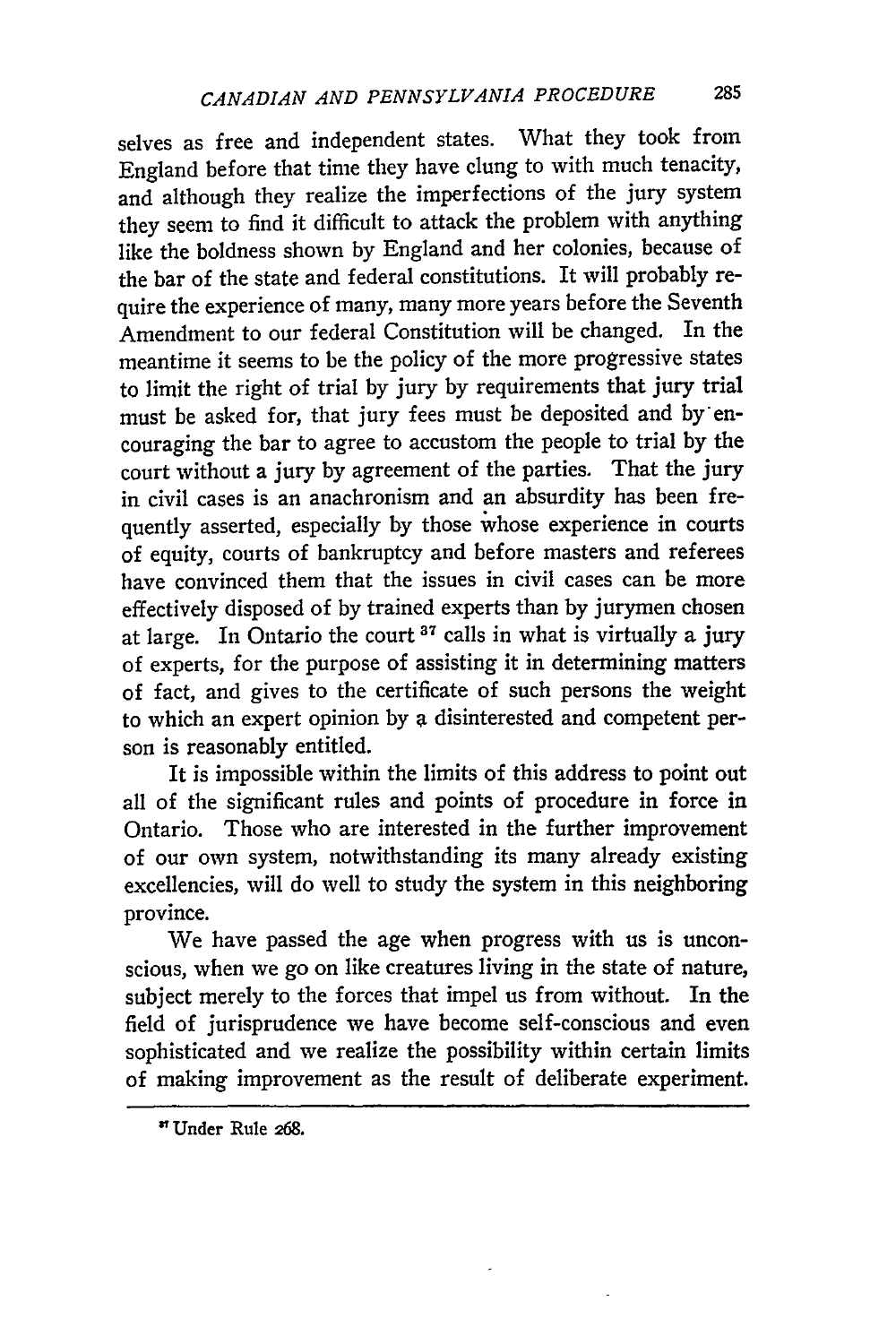This is the method of the scientist, the method by which facts are examined, working hypotheses proposed and conclusions reached as a result of an attempt to explain all existing facts by general underlying laws. In our effort to improve our legal system we need the method of discovery for a long time to come. This is virtually a method for the collection and examination **.of** the data of experience here and elsewhere in order that from them principles may be discovered which may again be formulated in the terms of new methods. It is a system of legal education not limited however, as heretofore, to the education of applicants for admission to the Bar but to the education of the Bar itself. According to our system, the Bar neglects its students as soon as they have been sworn in. Is it impossible for the Bar to establish an equivalent to the system of post graduate instruction, whereby the minds of its own members may be enriched and enlightened by the continual study not merely of the principles and practice of the law in their own jurisdiction for immediate practical results in litigation, but for the study of the experiences of other places and other nations, in order that provincialism may be replaced **by** urbanity and our views of principles and methods may be enlarged and refined?

I am afraid that we do not have enough men at our Bar who are interested in the science of law. There are many excellent lawyers and judges, but few jurists, although **by** courtesy of the newspapers all judges are so called. The science of the law is sometimes taught in the post graduate schools of the universities, but not as a rule in the schools of law. The purpose of the schools of law has been and is, to graduate lawyers trained in the methods of legal thought and legal reasoning with a fair knowledge of the principles of law which they shall be called upon to apply in practice. There is a great field here as yet unbroken. Eventually the State will realize its importance, and reward those who devote themselves to it by giving them an opportunity to translate into life the results of their so-called unpractical studies. That will be the day when the legislation will be directed by scientifically trained jurists instead of the untrained representatives of the people. Year after year there is pointed out to us the folly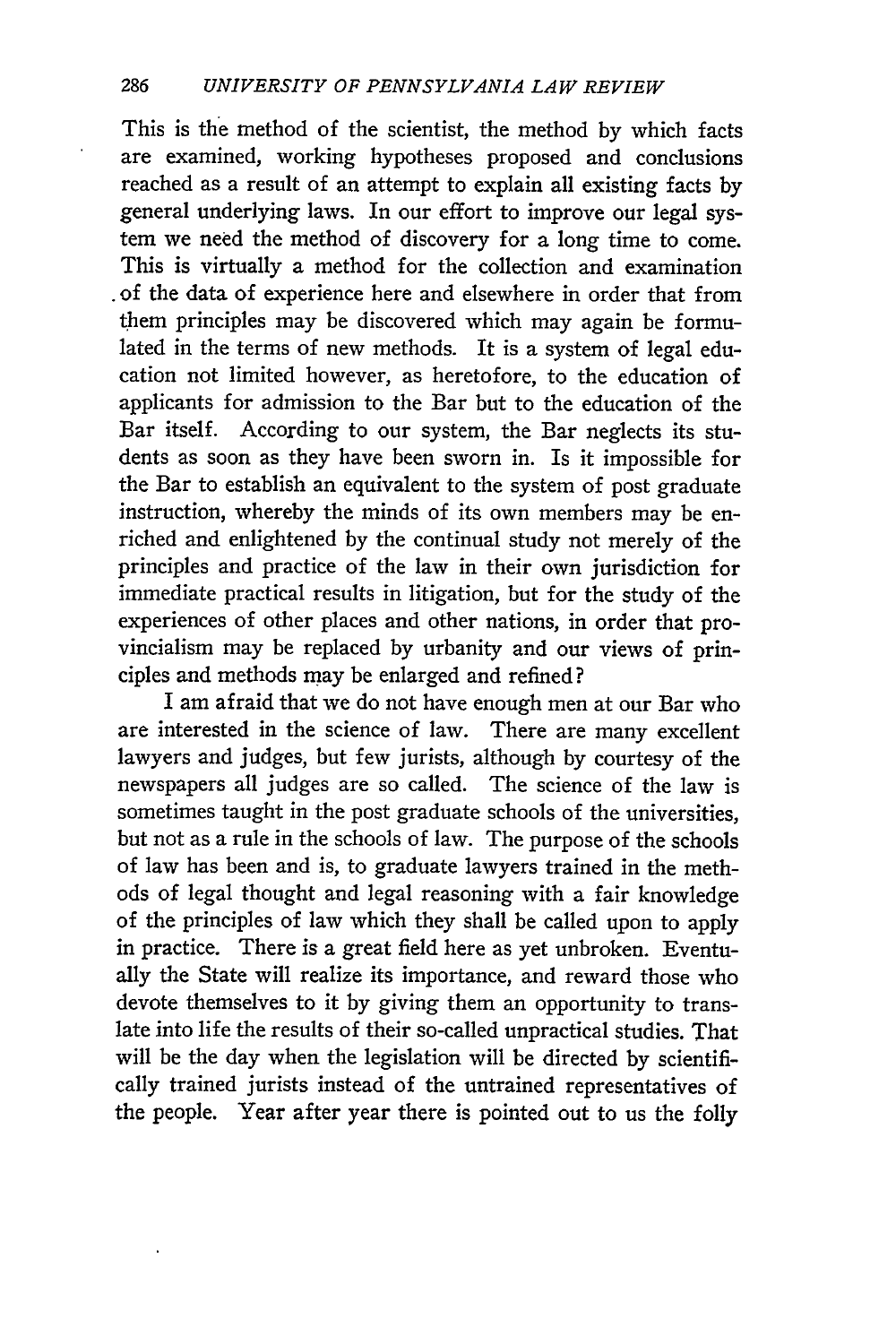and absurdity of much of our legislation. We are shown the accumulation of freak laws and inconsistencies and redundancies and contradictions, and the enormous waste not only of the public time and funds required to produce this crop of thistles, but the incalculable waste which results from the attempt to apply and administer such laws. Legislative reference bureaus of all sorts, such as the one established in Pennsylvania in *i9o9,* somewhat minimize this evil. It is not to be expected that any substantial result of permanent value will be obtained until it is generally realized that law, whether it be an art or a science, requires not only special skill in its administration by the Bar and interpretation by the Bench, but and above all the highest skill and wisdom and knowledge by the legislators who make it.

In Ontario they have a method of nipping in the bud much bad legislation, by a system which has not been expanded to its full possibilities. Chapter Fifty-two **38** provides, that the judges shall be paid one thousand dollars in addition to their salary for the performance of duties assigned to them by the provincial legislature, outside of their ordinary duties, such as matters connected with Provincial Election, Estate Bills, Regulations to Govern the Practice of the Surrogate Courts, *etc.* The practice is to refer all Estate Acts **39** to two judges for an opinion on their justice and expediency. By Chapter Eighty-four it is provided that the Government, that is, the Lieutenant Governor in Council, may refer to the court for hearing or consideration "any matter which he thinks proper to refer" for an opinion as in an ordinary action. If the question is the'constitutional validity of an act of the legislature or a proposed act, either before or after the question arises in an actual case, the Attorney-General of Canada must have notice and a right to be heard, and the court may direct any interest to be notified with the right to be heard, or request some counsel to represent such interest. The opinion of the court is a judgment subject to appeal as in an ordinary action.

How much chaff could be eliminated from our legislative

See, R. S. **0.** 1897.

*<sup>&</sup>quot;I.* e. private acts changing the legal effect of wills, settlements, etc.